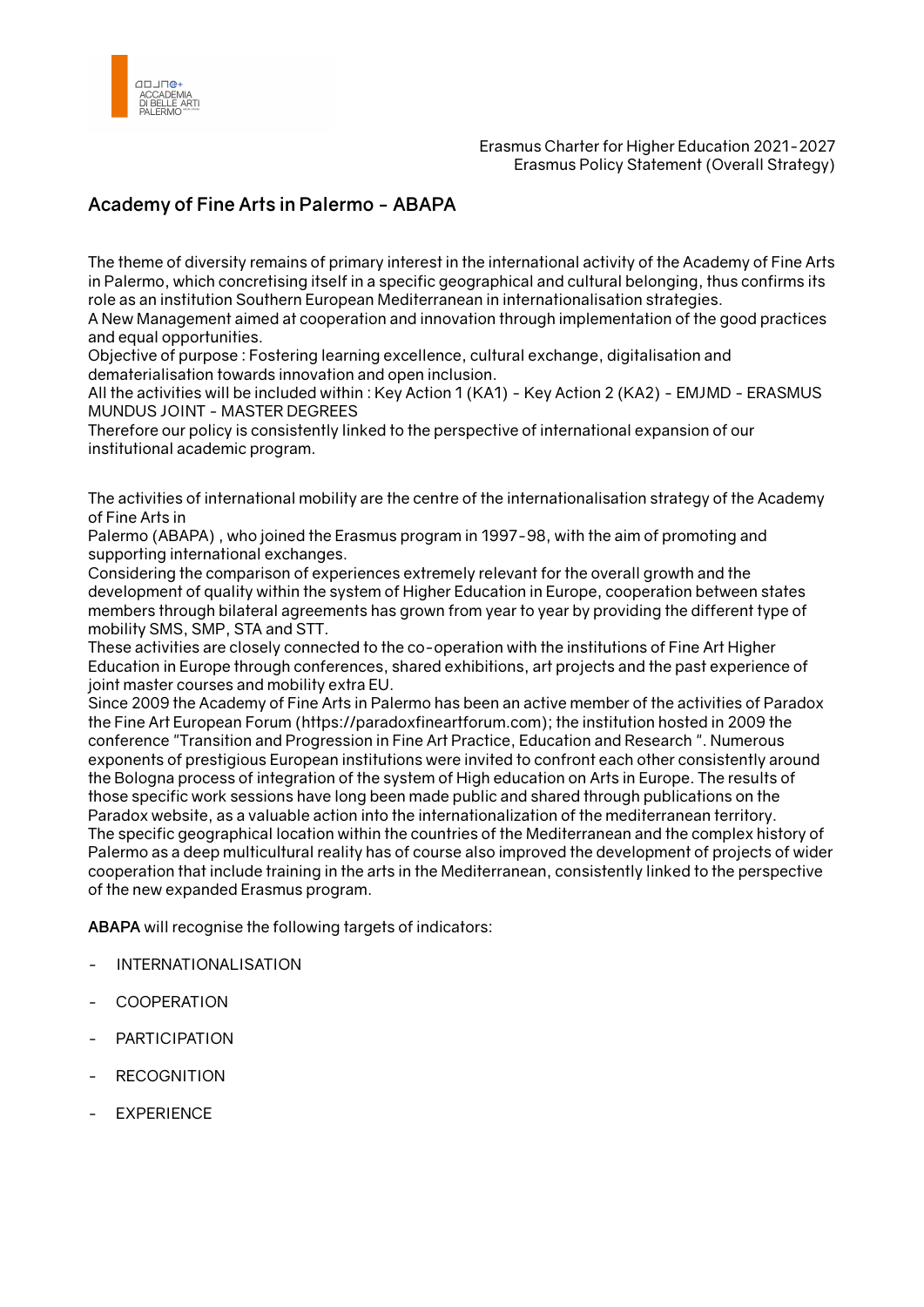

## **Student and staff mobility**

By stipulating a more detailed memorandum of understanding, the institutions within the partnership, will agree to

provide and cooperate on:

- mobility of students for study or training activities (incoming and outgoing from any eligible institutions) will

be agreed around workshops, stages and academic studies;

- mobility of teachers for teaching/training activities (incoming and outgoing from any eligible institutions)

towards the development of further common projects

The activities will be carried around joint agreement with:

- a provision of full recognition to students for satisfactorily completed activities during their mobility period

and to apply an academic credit transfer system that is comparable to ECTS credit system;

- provision of support and integration of incoming students, with tutorial activities and general provision of

language facilitations

- provision of support and acknowledgement of staff mobility.

- full academic recognition of teaching mobility with a focus on research

The institution will monitor mobility activities to verify the targets, improve or expand existing activities and fully integrate the activities of training and teaching programs within the educational aims of the hosting institution, building up shared modules of teaching activity , joint courses, master in partnership. The institution agrees to integrate these activities in the process of its overall growth and to improve high quality results and collect and disseminate the contributions achieved.

ABAPA Institution agrees to develop international cooperation and partnership with new European partners from other

European countries and non EU partners (starting from the close Mediterranean ones) to ensure a clear strategy for

internationalisation;The Academy of Fine Arts in Palermo fully adheres to the ECHE contents and conforms to its

fundamental principles. The Institution also agree to:

- give maximum visibility to the ECHE (Erasmus Charter for Higher Education) and to the EPS on its website

and print material of courses catalogue.

- promote and support student and staff mobility and ensure full recognition of credits and full support for

incoming and outgoing mobility;

- provide welcome, activities, assistance and tutoring to ensure the full integration of incoming students;

- provide specific language courses;

- implement all initiatives to ensure the full integration and equal opportunity for students, teachers and staff during mobility programs;

- to ensure effective and transparent communication and dissemination of the contributions achieved.

The specific objectives of student mobility aim to:

- create an international learning experience designed to increase the quality and quantity of knowledge

- to encourage promoting experiences of social and cultural deepening on an international scale

- developing cultural and artistic programs in the future perspective of shared academic courses and to verify

their critical issues

 - organize exhibitions e seminars that involve the direct involvement of students from the various institutions.

At the present time the ABAPA has more than 50 partner institutions in the countries of the EU, and several partners

Worldwide.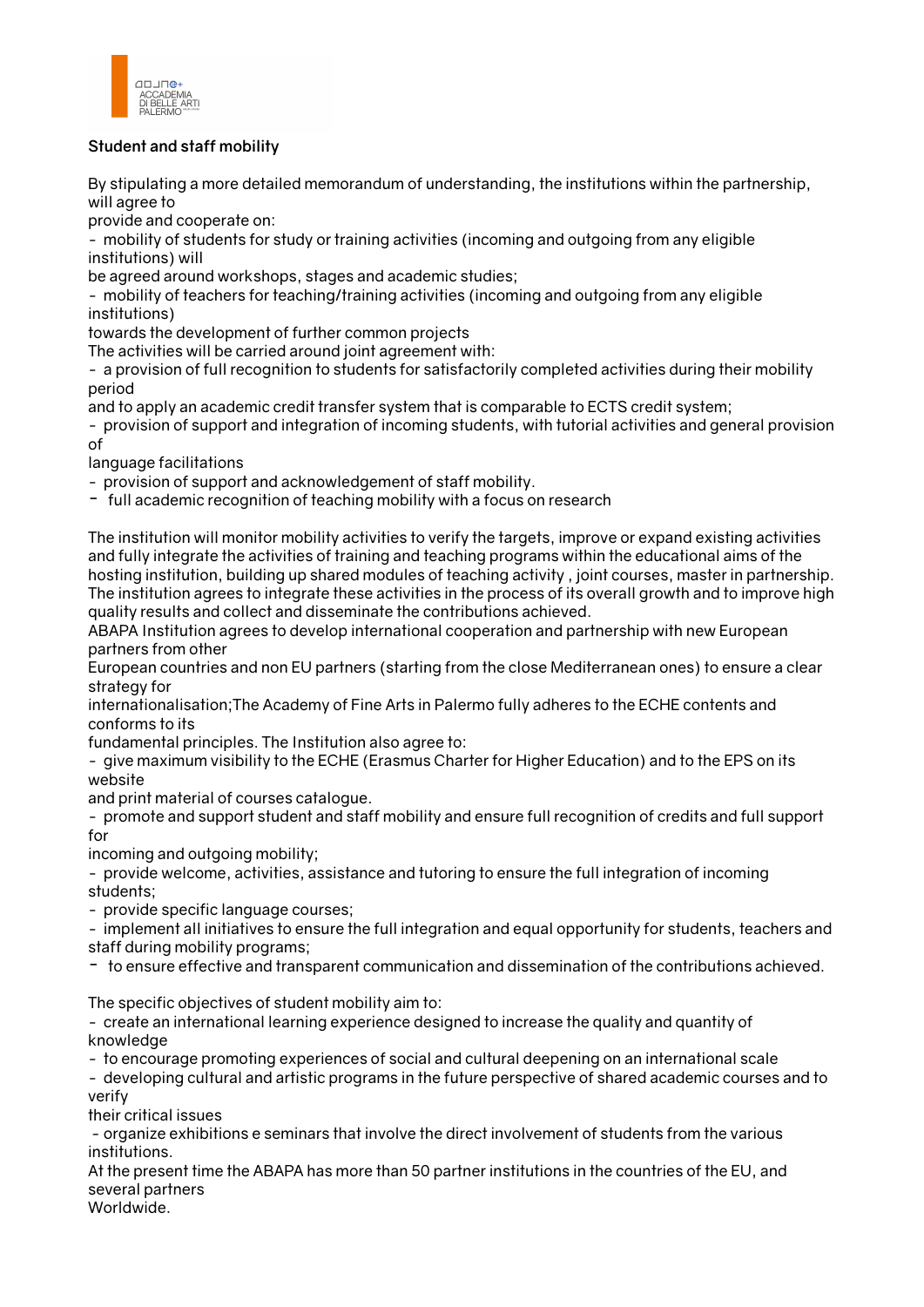

**The International Office** , which offers monitoring and support for outbound and inbound and is open to the public,

on a daily basis, for:

Monitoring of activities and performances

Monitoring and live support to Learning Agreements ( including online procedures)

Drafting and maintenance of contracts

Advice on E+ awards and scholarships

Details of support provided for:

outgoing students

- open call and tenders, management of internal applications and selection
- Organisation and support toward the application process general advising
- Support in the organisation of studies, issuance of ERASMUS documents
- Nomination of selected students to partner university
- Support in organising stays abroad
- Monitoring and live support

- Feedback point of experience

incoming students

- Organisation of the application process (acceptance of the application, feedback to the partner university)

- Admission (feedback & information to partner university or international counsellor)
- Guidance on Academic programme and facilities
- Provision of Italian language course

- Organisation of a non-academic welcome programme(introduction to social life, catalogue of academic facilities and partnership's benefit)

All courses (study plans, training objectives, employment prospects, access requirements, types of final exam,

additional training activities, frequency of verification and passage to subsequent years, duration, recognition of

equivalent CFA credits ECTS) are described in the student guide also accessible on the website (homepage) and in

English in the "international mobility" section.

## **International Office**

General management structure & human resources

The Head of International Relations and E+ is responsible for monitoring any activities that are communicated to the

secretariat or any relative part.

The Head of Erasmus office is delegated and responsible for verifying the study agreements, and the recognition of

credits, providing all the information on the updated training offer of the course catalog.

The delegated is assisted by administrative personnel with secretariat's office functions. The office provides reception

and consultancy for incoming and outgoing students and teachers, international secretariat and any archived

communications with the protocol office.

The Academy of Fine Arts in Palermo adheres to the content of the ECHE (Erasmus Charter for Higher Education)

and the general objectives of the Erasmus + program and conforms to its fundamental principles. To date, the

Academy of Fine Arts in Palermo undertakes to implement all the initiatives aimed at ensuring the integration and

implementing all the necessary initiatives to guarantee the mobility of students, teachers and staff with disability.